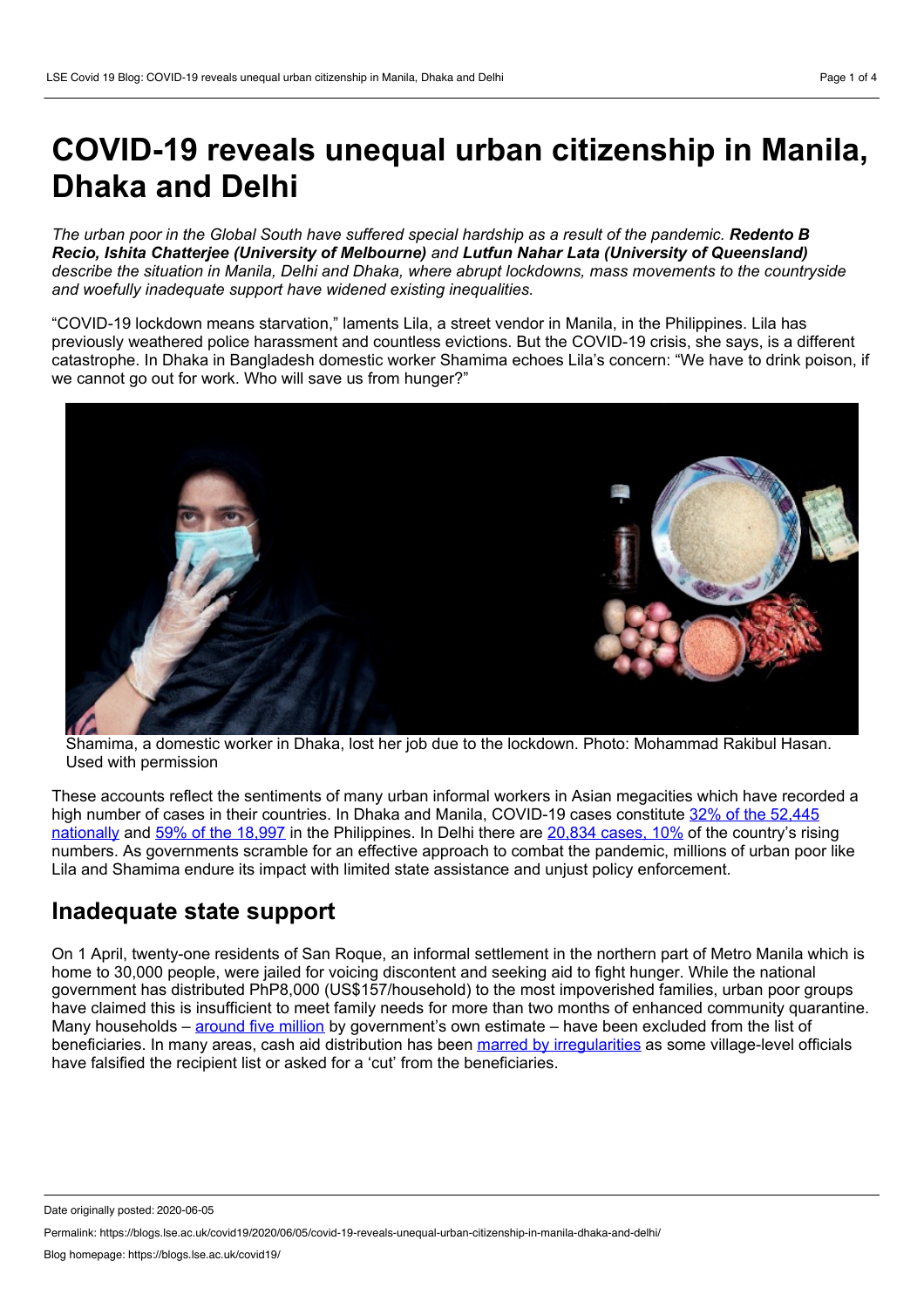Dhaka's urban poor have not received enough state assistance either, despite the government's promise of a stimulus package of over [\\$11bn](https://www.aa.com.tr/en/asia-pacific/bangladesh-poor-struggle-to-survive-amid-covid-19/1819868) to provide soft bank loans and to assist people. In addition, while the government is providing food assistance for [10.25m](https://www.aa.com.tr/en/asia-pacific/bangladesh-poor-struggle-to-survive-amid-covid-19/1819868) people, not all poor residents have received government assistance. In the Sattola informal settlement, one third of residents received food aid, but the resources were not distributed fairly. 'Some poor people have received government relief packages, but the distributors have prioritised their relatives' and followers' needs,' said local resident, Tania. Due to a lack of access to government relief packages, many urban poor had to rely on the NGOs to fill this void. However, local NGOs have only provided financial aid to the most vulnerable groups.

In Delhi, migrants [protested](https://www.thehindu.com/news/cities/Delhi/migrant-workers-stage-protest-demanding-to-be-sent-home/article31506080.ece) about the lack of money and food due to the [abruptness](https://foreignpolicy.com/2020/04/10/modis-india-isnt-prepared-for-the-coronavirus/) of lockdown, which left them no chance to prepare. Forced to stay in containment zones, they demanded transport to go back to their villages. Similar protests have been breaking out in different parts of the country. Amid international criticism, the government eventually announced relief measures for the poor and transport facilities for the migrants. However, experts have warned that the aid package for the poor is [insufficient,](https://thewire.in/economy/coronavirus-lockdown-india-relief-package-poor) as many undocumented urban poor people cannot access the funds. Similarly, travel arrangements have been fraught with inconsistencies. [Opportunist](https://scroll.in/article/962404/as-shramik-trains-remain-shrouded-in-secrecy-agents-are-cheating-desperate-migrant-workers) agents have sprung up swindling the migrants for a ticket back home, and train journeys were also ill-managed. They lacked food for the trip and [transportation](https://thewire.in/labour/without-food-for-days-and-in-searing-heat-migrants-die-on-shramik-special-trains) from the arrival station to villages.

These incidents exposed the dire condition of daily-wage earners, who have been forced to stop working due to tough movement restrictions. The limited state assistance has forced some urban poor communities to rely on *bayanihan* (communal mutual-aid practice) and other self-help initiatives to arrest hunger. In San Roque (Manila), the community groups have set up community kitchens with the help of volunteer professionals and civic organisations. In Dhaka, the urban poor who did not receive state aid are either relying on small savings or awaiting assistance from their affluent neighbours. In Delhi, while the government has been feeding and sheltering [92.14%](https://www.indiatoday.in/india/story/in-13-states-ngos-fed-more-people-than-govt-during-coronavirus-lockdown-1665111-2020-04-09) of the poor, these measures were reactionary rather than pre-emptive. Inevitably, many slipped through the gaps; but NGOs stepped in to support the poor through the distribution of food and advocacy.



A San Roque resident prepares food for their community kitchens. Photo: [SSSR.](https://www.facebook.com/SaveSitioSanRoque/) Used with permission

# **Urban exodus**

With fears that COVID-19 would spread rapidly in poor, dense urban settlements, Philippine President Rodrigo Duterte issued an Executive Order reviving the 'Balik [Probinsya'](https://www.officialgazette.gov.ph/downloads/2020/05may/20200506-EO-114-RRD.pdf) (Return to the Provinces) programme. This policy was intended to [de-congest](https://newsinfo.inquirer.net/1269569/senate-adopts-go-sponsored-resolution-pushing-for-balik-probinsya-program) Metro Manila and drive balanced and inclusive urban and rural development. However, critics claim this rehashed scheme to dump the urban poor in the provinces is unlikely to succeed without significant development and job opportunities in rural areas.

Date originally posted: 2020-06-05

Permalink: https://blogs.lse.ac.uk/covid19/2020/06/05/covid-19-reveals-unequal-urban-citizenship-in-manila-dhaka-and-delhi/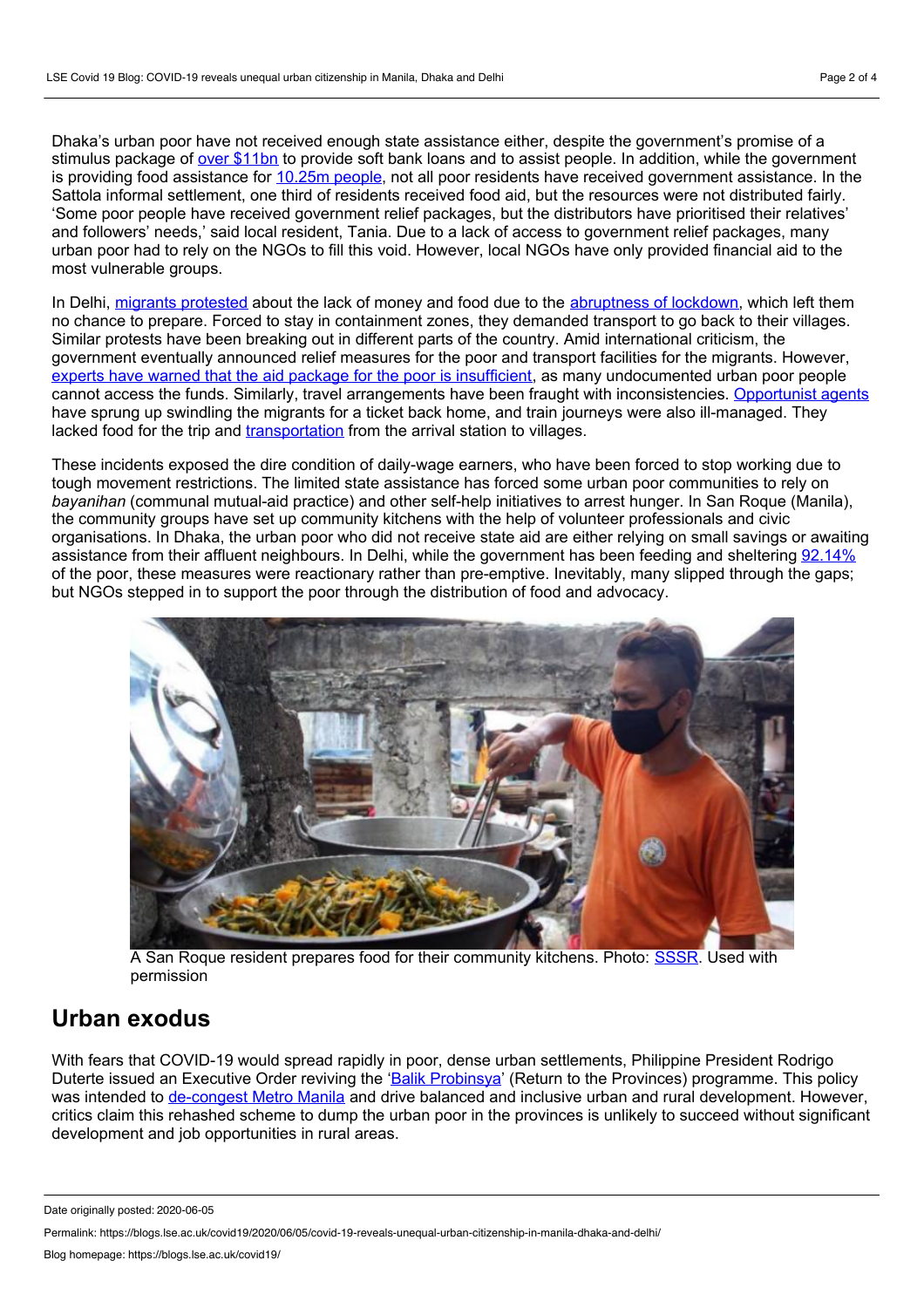In Bangladesh, while the government has not issued any 'return to village' policy, its declaration of a 10-day holiday beginning on 26 March forced many of the urban poor, including garment workers, to rush to their rural homes two days earlier. The government later banned travel on water, rail, and air routes and suspended road transportation. This situation forced many garment workers to walk [hundreds](https://bdnews24.com/bangladesh/2020/04/04/with-job-on-the-line-hundreds-of-bangladesh-workers-walk-over-100km-to-rmg-factories) of miles to return to Dhaka to save their jobs.

In India, the national lockdown left many urban poor at the mercy of their employers, most of whom had abandoned them. Exposed to hunger, some waited for three days while others lasted a week before they started their long journey home, defying lockdown rules. As one migrant, Jai, put it, "for the poor, the choice is between dying of hunger or exposure to coronavirus". Choosing the latter, he travelled 1200 km on foot from Delhi to Bihar, as all modes of transport had been stopped. Thousands more walked for miles, rode on bicycles for days and climbed into cement mixers to return to their rural [hometowns.](https://thejeshgn.com/projects/covid19-india/non-virus-deaths/) Some even squeezed into cramped trucks – but many died before they could reach home.

As reports of the migrant exodus began circulating in the media, the government urged them to stay put and promised food and shelter, fearing they would spread the virus. But the assurance came very late; many migrants who had stayed put were forced to beg for survival. The pandemic has also taken a toll on the workers' mental health.

### **Unjust enforcement of lockdown rules**

The limited state assistance and forced urban exodus have been exacerbated by an inequitable and violent response to the crisis. In the Philippines, over 100,000 people have been arrested for violating curfew and quarantine restrictions since the lockdown was enforced. The United Nations has described the country's approach as highly [militarise](https://www.aljazeera.com/news/2020/04/hrw-covid-19-lockdown-violators-philippines-abused-200429080703660.html)[d,](https://www.abc.net.au/news/2020-04-29/philippines-social-volcano-threatening-to-erupt-amid-covid-19/12193188) with reported human rights abuses. In some villages, local officials locked quarantine violators in dog cages and coffins.

This heavy-handed approach is in stark contrast to how the government has handled violations committed by some state officials. For instance, a Manila police general had a birthday gathering with other officers on 8 May despite a strict ban on mass assemblies. While the police officers are now are facing legal [charges](https://www.gmanetwork.com/news/news/nation/738400/pnp-files-raps-vs-sinas-18-others-over-mananita-amid-ecq/story/), they have never been arrested nor suspended from service.



Residents in Metro Manila display placards with messages for the government: Aid not arrest; rice not violence; medical solutions not military action. Photo: **[SSSR](https://www.facebook.com/SaveSitioSanRoque/)**. Used with permission

Although the government of Bangladesh has not taken a violent approach, the urban poor faced discrimination when the Dhaka Metropolitan Police allowed hotels and [restaurants](https://www.dhakatribune.com/bangladesh/2020/04/27/govt-looking-to-ease-lockdown) in the capital to sell *iftar* (a meal taken by Muslims at sundown to break the daily Ramadan fast) items on 27 April. They also allowed grocery shops to remain open until 4pm. However, they did not allow small eateries to set up stalls on the footpaths. This means the street food traders and other informal vendors are not allowed to operate any business in public spaces.

Date originally posted: 2020-06-05

Permalink: https://blogs.lse.ac.uk/covid19/2020/06/05/covid-19-reveals-unequal-urban-citizenship-in-manila-dhaka-and-delhi/